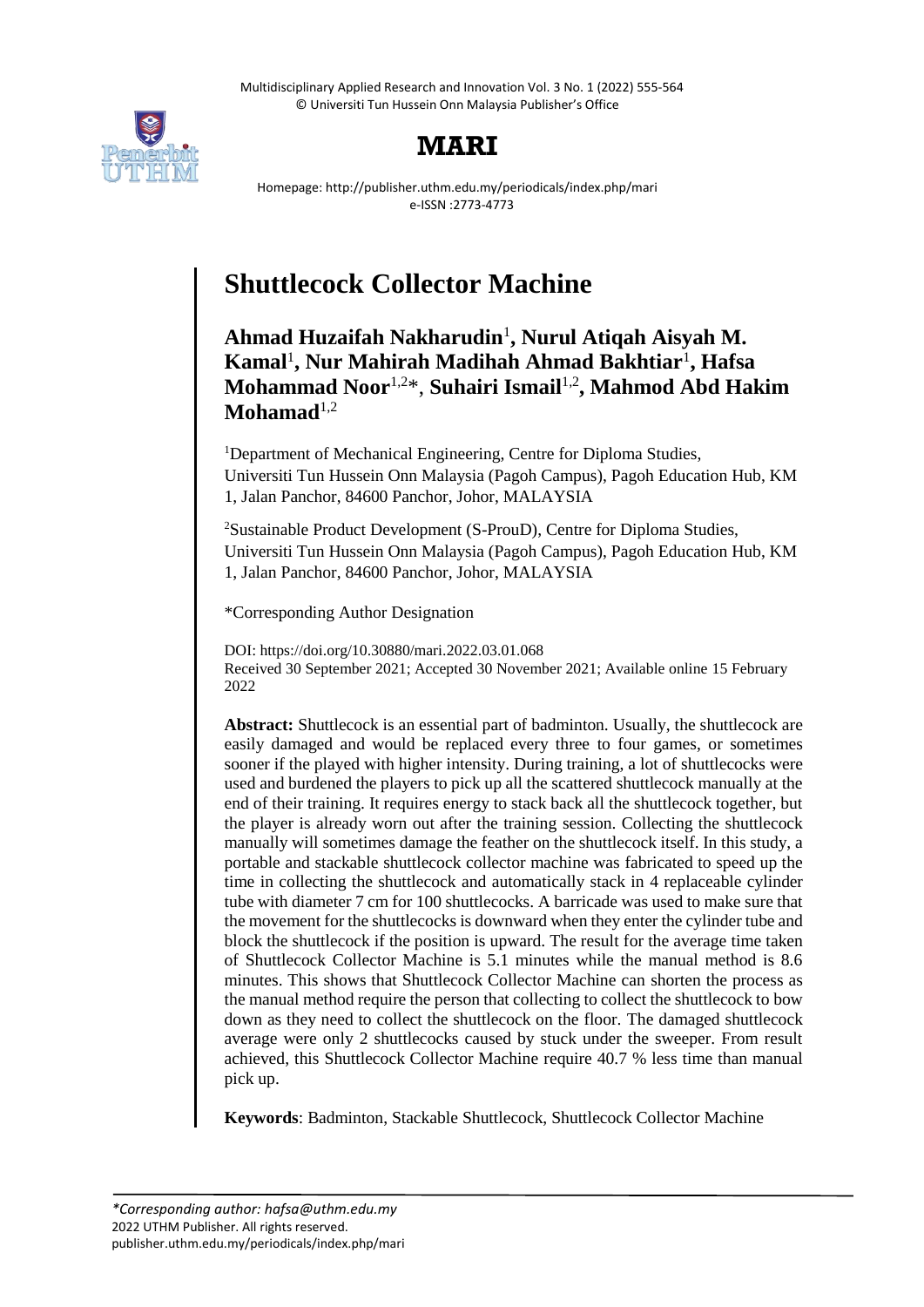#### **1. Introduction**

Sport helps maintain the health of the body. One of the sport choices is playing badminton, but there is a problem that will burden the players because they need to pick up the shuttlecock that scatters on the court floor at the end of the game. During training, a large amount of shuttlecock is fed to players. The training must be stopped before the shuttlecocks can be gathered using a wide mop or broom. Players the need to squat down and pick up the shuttlecock and place into the container. It will require energy to collect and stack the shuttlecock back together, but the player already worn out after the game. That way, it is not only costing a lot of manpower, but it is also delaying the sport time. By using a mop or broom to push and gather the shuttlecock may also damage the shuttlecock.

As of now, there is some shuttlecock collector has been built by some engineers and researchers. The shuttlecock collector machine an invention to all badminton players. This machine used in training session this machine will help the players to collect all the shuttlecock in shortest time without wasting time and energy to move around the badminton court for collecting the shuttlecock. However, some researchers have focused on the theoretical research on how to pick up the shuttlecock without stack it in their cylinder tube. There are some prototypes for the shuttlecock collector machine but only focused on how to speed up in pick up the shuttlecock. In addition, it still requires energy and time to stack all the shuttlecock manually. The main objective of the project is to fabricate the model that can speed up in collecting the shuttlecock and automatically stack the shuttles in the tube, some innovation has been made and comes with an idea to put the shuttlecock container at the back of the collector and make it easier to move around with the presence of the wheel at the product. This machine also will provide a protection to shuttlecock from damage for recycle used.

#### **2. Literature Review**

There are some shuttlecock collector machines that are still under research. The design and mechanism of the machine have been taken as an example to innovate and produce the best product. **Figure 1(a)** is Shuttlecock Collector/Ballsammler (A), it is a sweeper type of shuttlecock collector [1]. This machine has a simple design and one man handling because it is light weight. The user needs to gather the shuttlecock at one place before picking it up manually. Only a small amount of shuttlecock can be collected in one time. **Figure 1(b)** [2] is Shuttlecock Collector/ Ballsammler (B) which upgrade from Shuttlecock Collector/Ballsammler (A) because it has a container that keep the shuttlecock in it. This machine is using the rotation of the wheel that been transfer to the cylinder brush to sweep up the shuttlecocks.



**Figure 1: (a) Shuttlecock Collector/Ballsammler (A) [1] and (b) Shuttlecock Collector/Ballsammler (B) [2]** 

**Figure 2** shows the existing shuttlecock machine collectors fabricated by students from Politeknik Kuching Sarawak. This product is functioning by picking up the shuttlecock using the plastic plate sweeper [3]. The plastic plates push the shuttlecock against the platform to prevent it from falling. The shuttlecock will be collected inside the basket. The shuttlecocks still needed to be stacking manually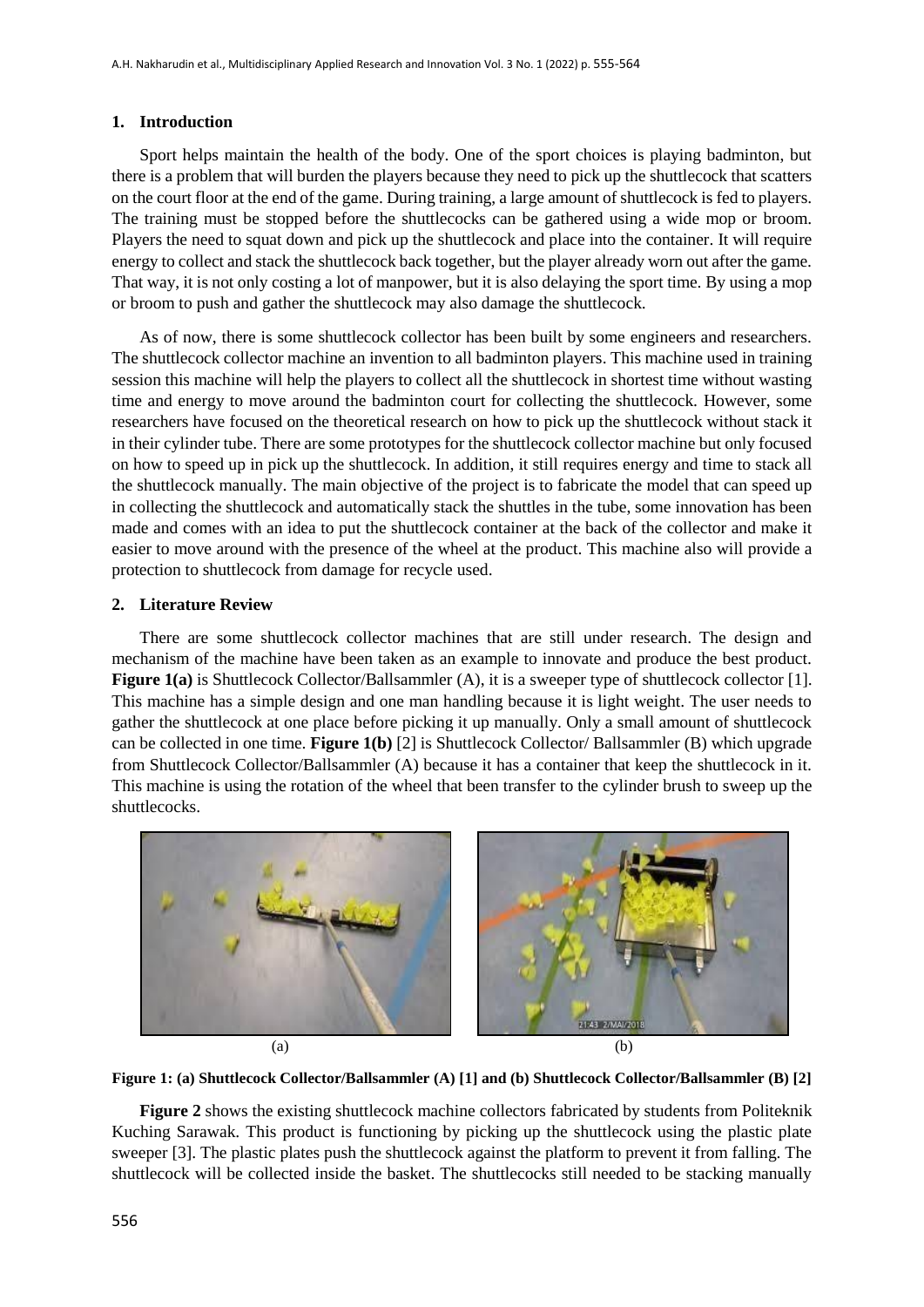inside the shuttlecock container tube. Shuttlecock Collector Machine can collect the shuttlecock in a big amount because this product is using a basket as a place to collect the shuttlecocks. The users of this product still need to stack the shuttlecock together because this product doesn't have the stacking tube. This product is still lacking on the organizing the shuttlecocks. The product is using the plastic plate as a sweeper. The plastic plate will push the shuttlecock against the platform to bring it up and directly into the collector basket. The disadvantage is the plastic plate will cause damage and dent the shuttlecock. The shape of the shuttlecock might not be secure anymore. This machine is using a chain and gear concept to move the product. When the machine is pushed the wheel will move and make the plastic plate sweeper, sweep the shuttlecock up on the platform and move toward the basket.



**Figure 2: Shuttlecock Collector Machine made by students from Politeknik Kuching Sarawak [4]**

**Figure 3(a)** shows the roll-in pro collector is the quick way to pick up golf balls from practice nets, practice greens, practice areas and driving ranges. This ingenious hand tool collects up to 70 golf balls in as little as 27 seconds [5]. However, this roll-in pro collector needs a tool to take out the golf ball from the net. This roll-in pro collector does not stack the ball automatically and needs manpower to manually stack the ball. **Figure 3(b)** shows the tennis ball collector mower capable of clearing loose balls off tennis courts within minutes and a perfect for professional tennis facilities such as tennis clubs and sports centers, along with establishments that frequently host official matches or leisurely play. On average, this tennis ball collector mower can gather 150 to 200 balls on a half court in a mere 2 to 3 minutes. The top basket doubles up as a tennis ball hopper if the user desires, holding up to approximately 170 regular size tennis balls. However, the basket can be removed from the machine for easy disposal of balls and storage purposes [6]. The weakness for this collector mower is that the ball is unstack when it's collected and needs manpower to stack the ball manually.



**Figure 3: (a) Roll-in pro collector and (b) tennis ball collector mower**

#### **3. Shuttlecock Collector Machine Design**

There are several important elements that need to be studied in designing a product so that the production of products works well and is user-friendly. Among the elements that need to be studied is the type of materials and components used, the correct application process, objective analysis products, as well as the cost of each material and component used. Shuttlecock collector machine is shown at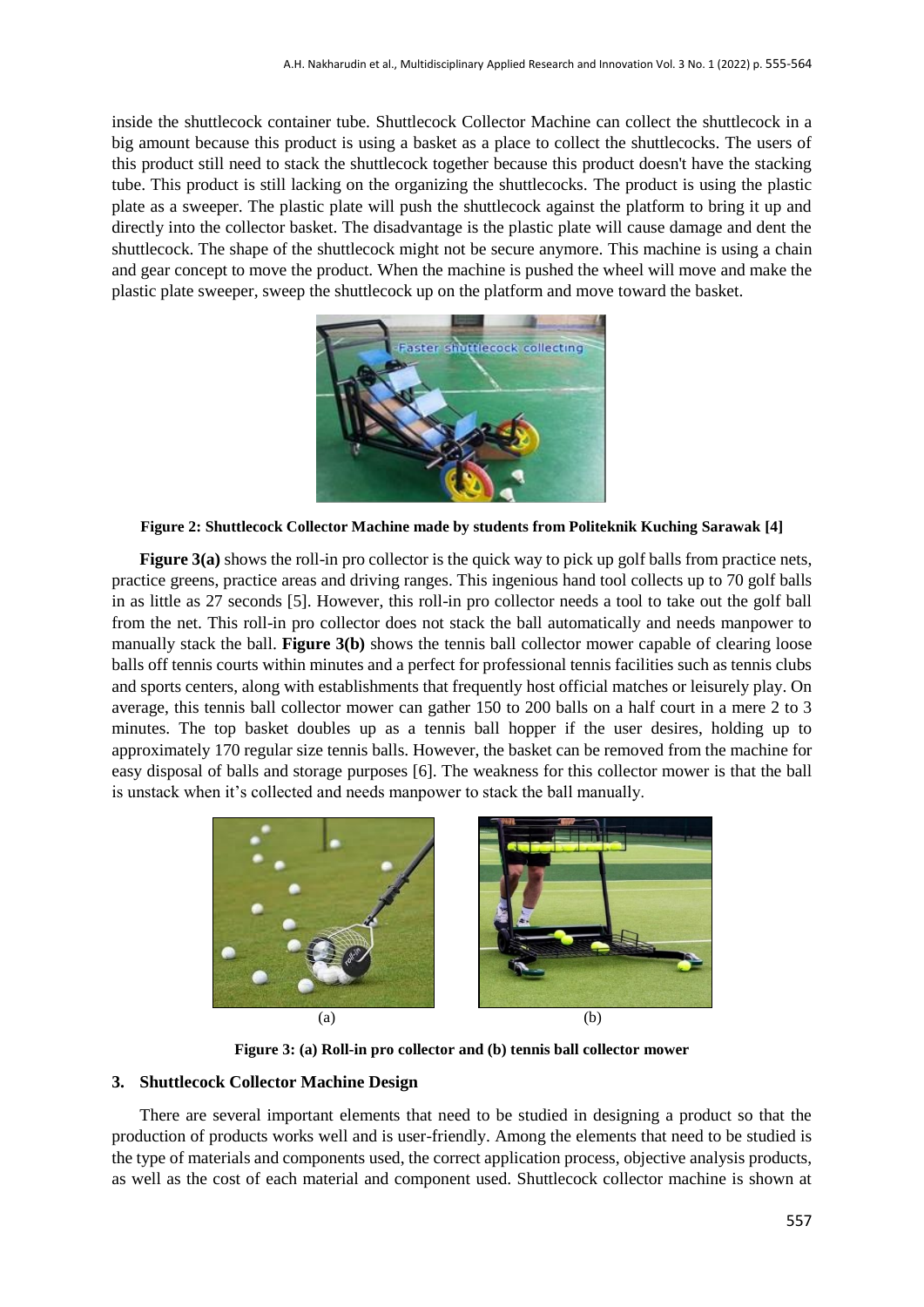Figure 4. This shuttlecock collector machine is designed with length of 90 cm, height of 60 cm and width of 20 cm. DC motor is used at both shaft where one is used to reel out the thread line and another one to reel in the thread line.



**Figure 4: Shuttlecock Collector Machine Solidworks drawing**

**Figure 5** shows exploded drawing of Shuttlecock Collector Machine. **Figure 5(a)** is the main frame which is made of Aluminium where it is light in weight, durable and non-corrosive. The main frame height is 90 cm where it is average height for human waist level. For the width and length is 20 cm and 60 cm. The main function of the main frame is to maintain the shape and receive push and pull force from the user. **Figure 5(b)** shows the barricade with a dimension of 20 cm of width and height of 5 cm. It is made of polypropylene which is a thermoplastic. It is superlight in weight and suitable to be a barricade that will push the shuttlecock upwards [7]. **Figure 5(c)** is the Aluminium shaft with a diameter of 0.25 cm. The Aluminium is use as it can withstand high tensile strength and will be hard to break. There are two shafts used in the Shuttlecock Collector Machine to perform a belting process. **Figure 5(d)** shows the handle for the Shuttlecock Collector Machine with diameter of 5 cm that made from Aluminium. It is cylindrical in shape and ease the user to hold and push around the Shuttlecock Collector Machine. **Figure 5(e)** is the pulley made from Aluminium and is place between the shafts to reduce the force needed to move the shuttlecock upwards. **Figure 5(f)** is the switch and DC motor (25,000-28,000 rpm). These are two components used to make the belting process move and connected to the shaft. **Figure 5(g)** is the four holes made on the main frame of the Shuttlecock Collector Machine with a diameter of 7 cm as a compartment to put the shuttlecock container. The container can be easily replacing and remove when it is full. **Figure 5(h)** show the caster wheel made from rubber to ease the movement of the Shuttlecock Collector Machine. There are four wheels used on it and it can make the user to turn around the Shuttlecock collector machine easily. The rubber is used to provide floor protection and can be used for a long time. **Figure 5(i)** is the sweeper and made of polypropylene as it is water resistant and will collect the shuttlecock on the floor [8]. **Figure 5(j)** is the flat brush attach to the shaft. The brush is attached to the polypropylene as it will reduce the force needed to spin the shaft. The brush is used to prevent any damage to the shuttlecock. As the flat brush spin, the shuttlecock will be lift and transfer to the belting thread.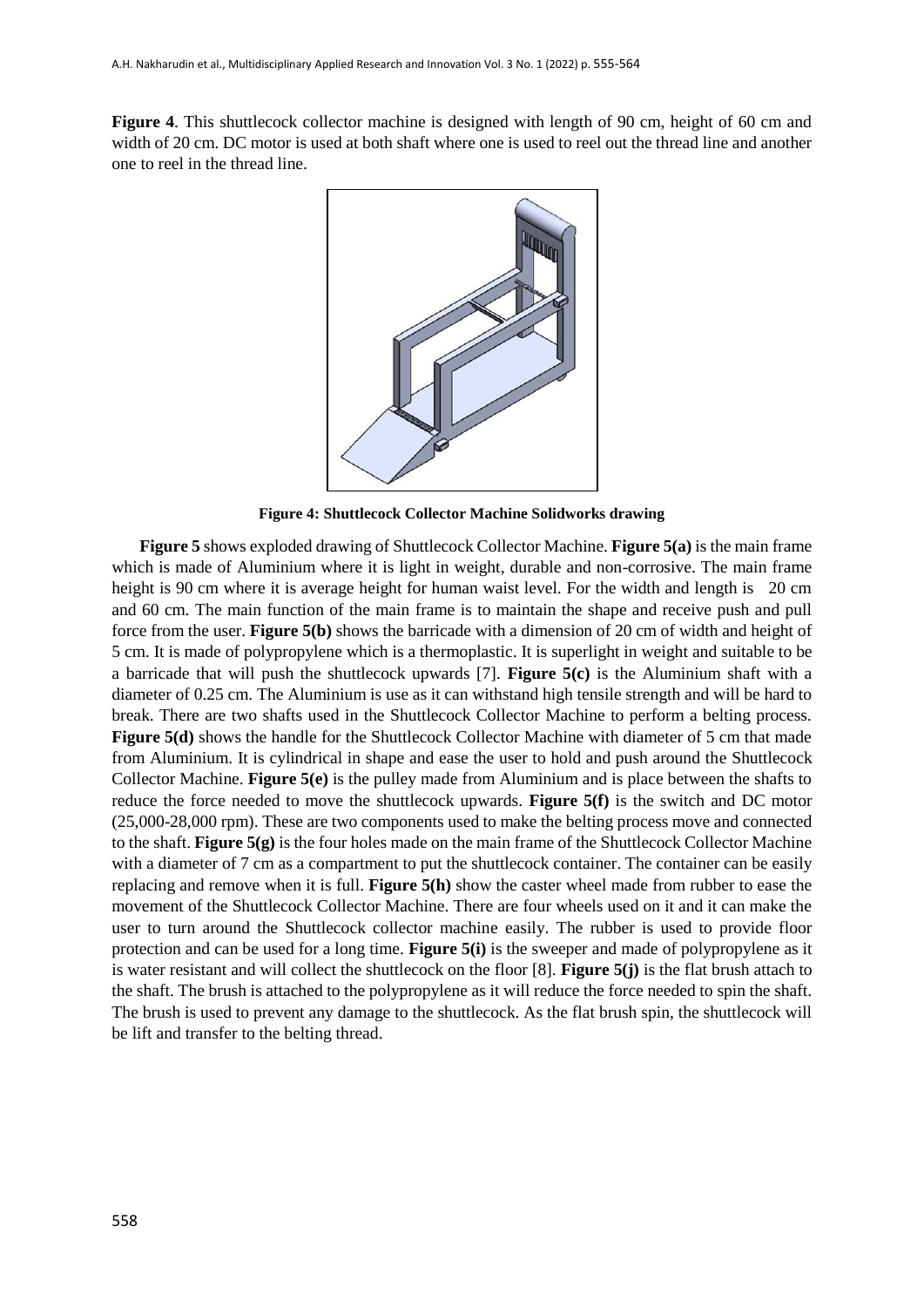

**Figure 5: Explode view of Shuttlecock Collector Machine**

#### **4. Experimental Setup**

Product manufacturing of Shuttlecock Collector Machine is related with the main objective to collect and stack the shuttlecock. For the Shuttlecock Collector Machine to work properly, the following procedure must be done. First, switch on the upper motor and make sure the lower switch is off. Next, put shuttlecock container at it slot and then push the Shuttlecock collector machine around the court. After done collecting, switch off the upper motor and switch on the lower motor to re-reel the thread. During this process there are several objectives that must be done by the Shuttlecock Collector Machine.

#### 4.1 Shuttlecock Collecting Speed

This experiment is to find the difference in time and speed of collecting the shuttlecock. To differentiate, 100 shuttlecocks is spread randomly across the court and will be pick manually and Shuttlecock Collector Machine. Time is recorded for the collecting duration. The experiment will be done 3 times to get the average time of collecting time.

#### 4.2 Stacking Ability

After done doing the collecting experiment, the shuttlecock that collected by the Shuttlecock Collector Machine will be pass to the eight threads where will divide into four section and will be stack into four-cylinder tube. One cylinder tube can load 12 number of shuttlecocks and the tube will be replace manually once it is full. During this process the transferring pattern need to be known either it is random or sequence. In the transferring process a barricade will prevent the shuttlecock to stack upwards and maintain the stacking in downwards position.

#### 4.3 Shuttlecock condition

After the previous two experiment is done, all the shuttlecock that collected in the shuttlecock container will be check its condition to make sure the shuttlecock is in good condition. For the three set of experiment each set of shuttlecocks will be mark with different color to make sure there is no shuttlecock used more than once for the experiment.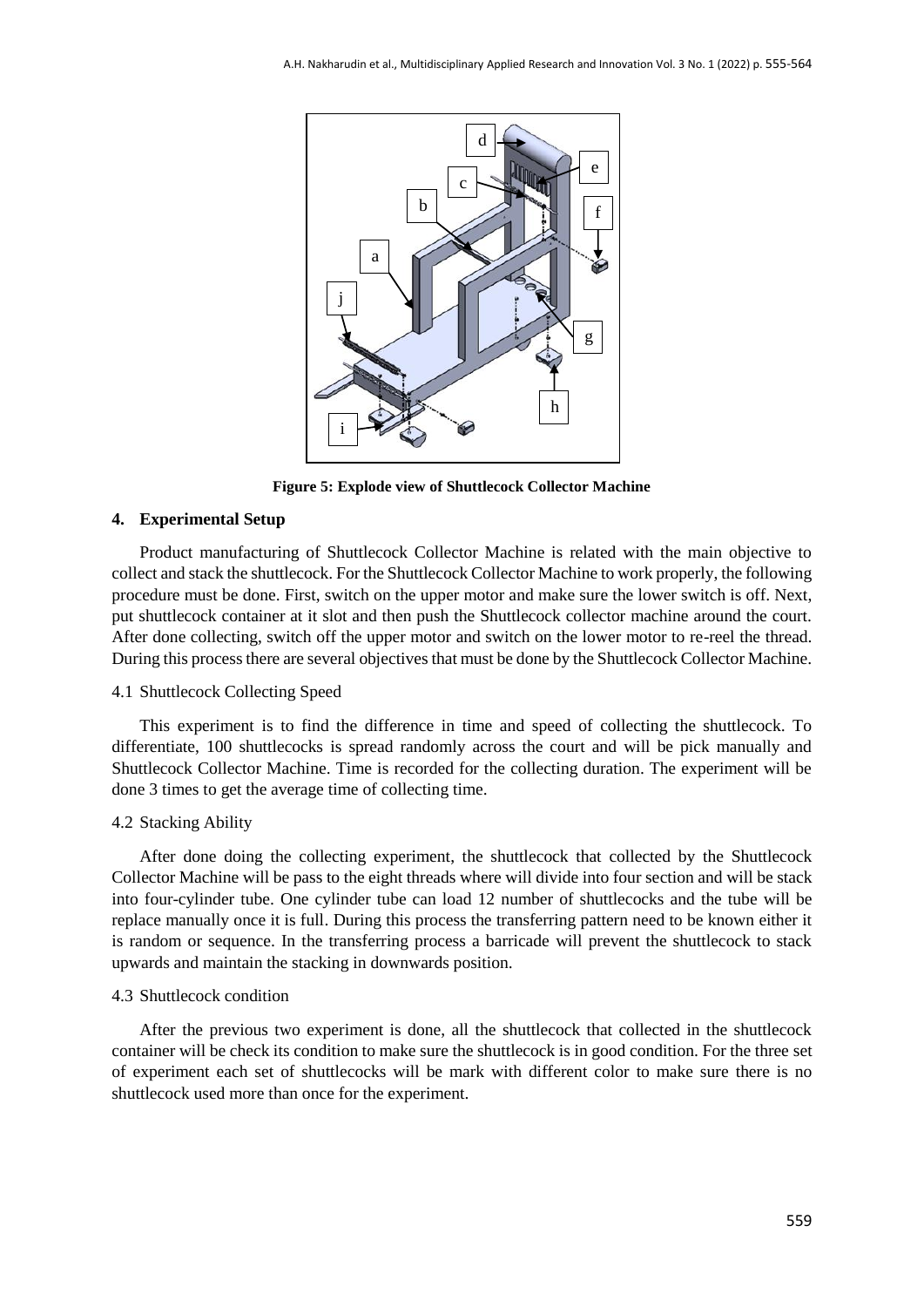#### **5. Result and Discussion**

The user will push around the Shuttlecock Collector Machine around the court three times to do the experiment. The first phase of the experiment is the difference in collecting speed between manually by hand and using Shuttlecock Collector Machine. The second phase is to determine the stacking ability of the Shuttlecock Collector Machine into the shuttlecock container and to learn the pattern for the shuttlecock stacking between random or sequence. The last phase of the experiment is to know the shuttlecock is in a good condition to use again after being collected by the Shuttlecock Collector Machine.

#### 5.1 Working Principle of Shuttlecock Collector Machine

**Figure 6** shows the Shuttlecock Collector Machine model. **Figure 6(a)** shows the sweeper that will sweep the shuttlecock on the court and collect it. As the Shuttlecock Collector Machine moves around the court, the sweeper will sweep the shuttlecock and trap it in between before the shuttlecock is move up by the thread. **Figure 6(b)** is the shaft that will hold the thread as thread is reeling in and out. **Figure 6(c)** show the thread that will move the shuttlecock upward to the shuttlecock container. The thread will be reeled in by the upper shaft and as the thread is reeling in the shuttlecock that stuck between the two threads will be moving upwards. **Figure 6(d)** show the handle for the Shuttlecock Collector Machine. The handle is convenient and suitable for the user. Lastly the **Figure 6(e)** is the caster wheel that will ease the movement of the Shuttlecock Collector Machine when there is force applied onto it.



**Figure 6: Shuttlecock Collector Machine model**

**Figure 7** shows the step of how the Shuttlecock Collector Machine stacked the shuttlecock inside the tube. The Shuttlecock Collector Machine was pushed towards the shuttlecock as shown in **Figure 7(a)**. The shuttlecock collected by sweeper and will be passed to the thread by the spinning flat brush as shown in **Figure 7(b)** and **Figure 7(c)**. **Figure 7(d)** and **Figure 7(e)** shows the thread bring the shuttlecock moved upward into the cylinder tube. The shuttlecock reaches the drop point above the cylinder tube and drop into the cylinder tube as shown in **Figure 7(f)**.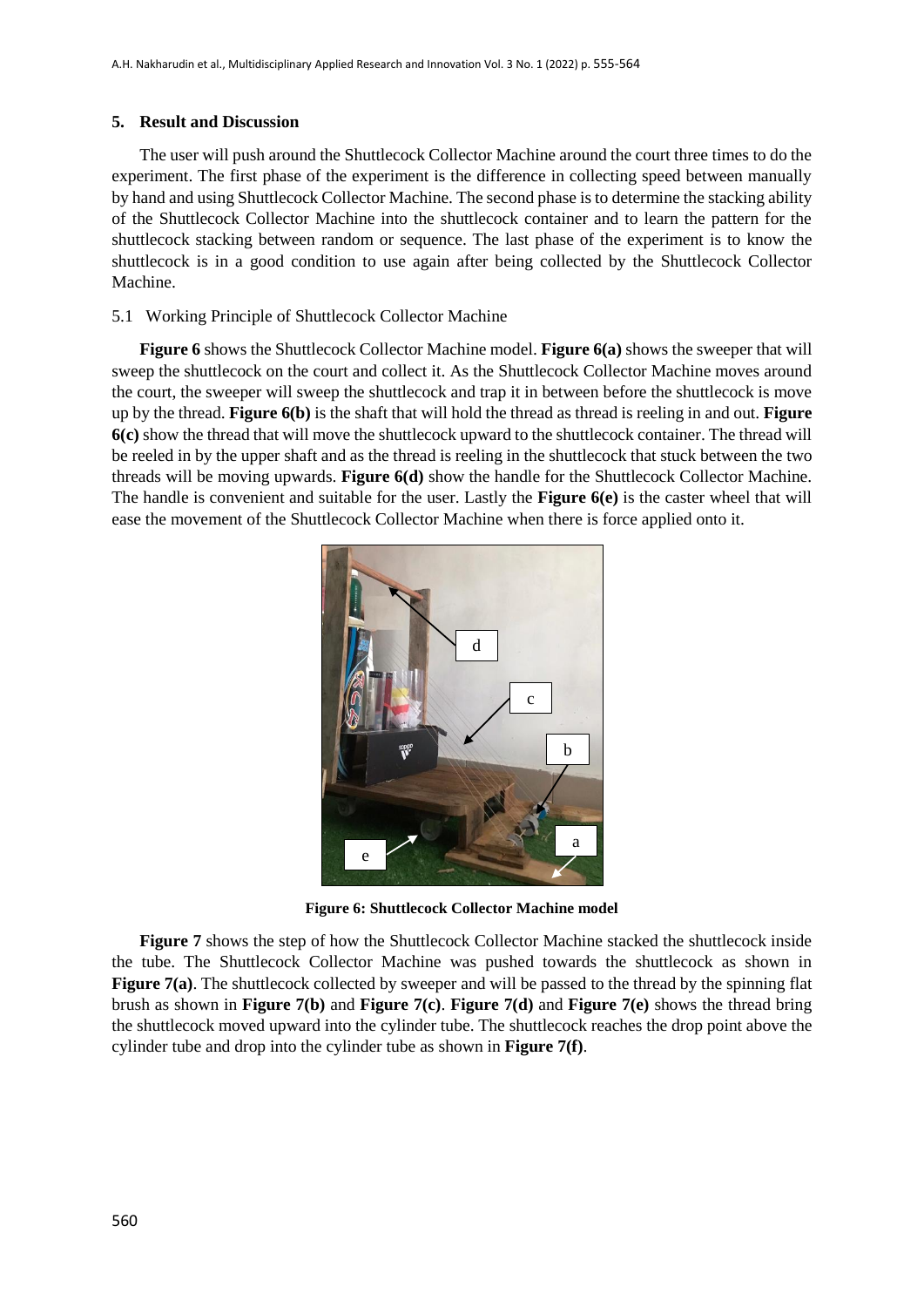

**Figure 7: Process of collecting shuttlecock using Shuttlecock Collector Machine**

**Figure 8** shows the process of transferring the shuttlecock from sweeper to the thread by spinning flat brush. This Shuttlecock Machine Collector manage to hold the thread by its cork because the cork diameter is smaller than the feather diameter. The distance between two thread that hold the shuttlecock is 3 cm and the cork diameter is 2.8 cm while the feather diameter is 6.8 diameter. The thread is moved upward by reeling the upper shaft and the shuttlecock is also pull along as the thread is reeling in. as the thread move upward the distance will be increase until 6.5 diameter. The thread will be 6.5 cm at the top of the shuttlecock container tube. It is possible to drop the shuttlecock downward as the feather is smooth surface and the cork is the heaviest part of the shuttlecock and the shuttlecock will be pull by the gravity.



**Figure 8: Process of transferring the shuttlecock from sweeper to the thread by spinning flat brush**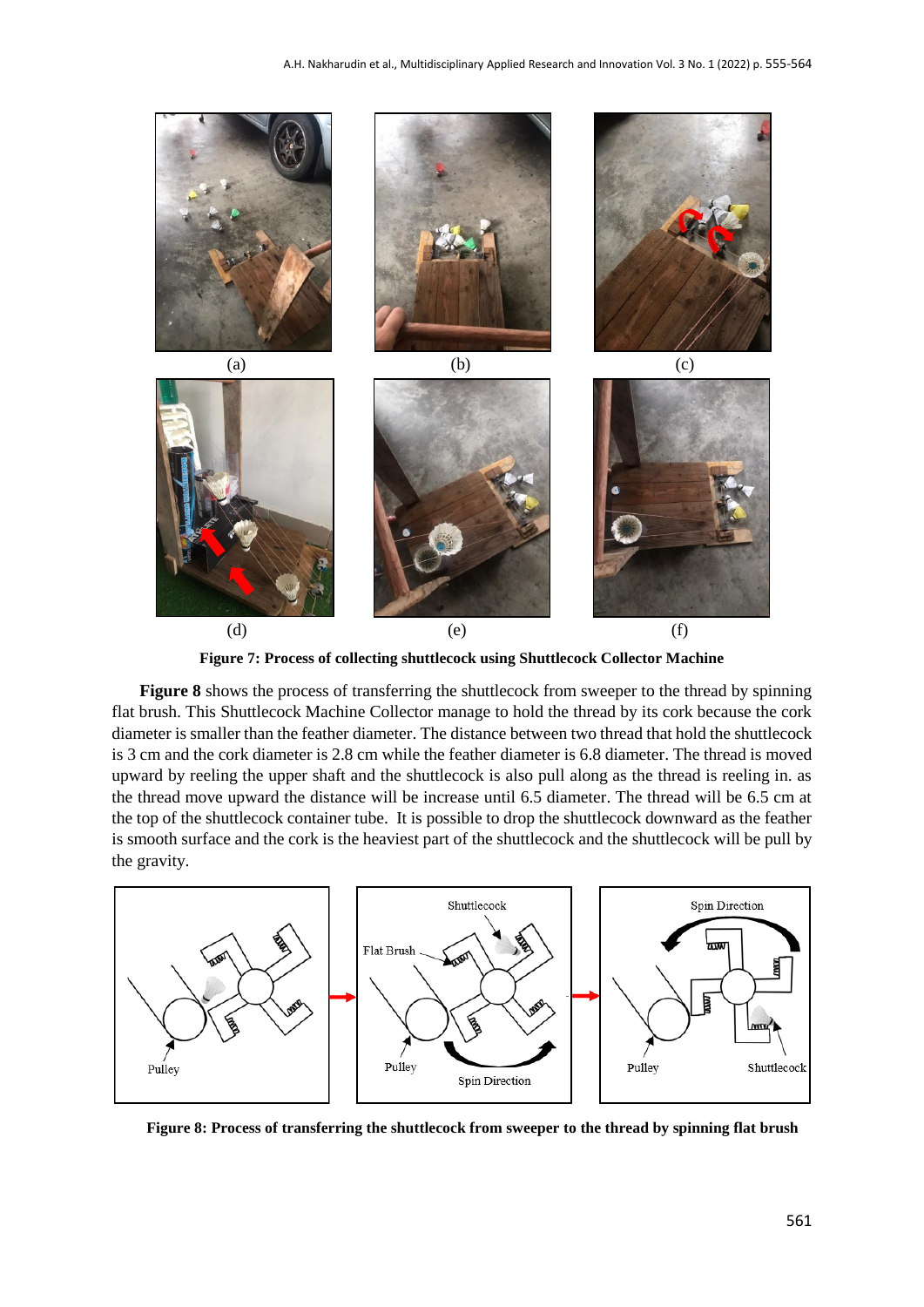#### 5.2 Analysis on Shuttlecock Collector Machine

The analysis towards Shuttlecock Collector Machine is made to approve the objective of time saving when collecting the shuttlecock. **Figure 9** shows the result of time taken to collect 100 shuttlecocks around the court by manual and by Shuttlecock Collector Machine. From the graph, it shows that the average time for the Shuttlecock Collector Machine to collect 100 shuttlecocks is shorter than manual method. For the average time taken of Shuttlecock Collector Machine is 5.1 minutes while the manual method is 8.6 minutes. This shows that Shuttlecock Collector Machine can fasten the process as the manual method require the person that collecting to collect the shuttlecock to bow down as they need to collect the shuttlecock on the floor. The Shuttlecock Collector Machine able to reduce 40.7 % of the time needed to collect the shuttlecock.



**Figure 9: Time taken to collect 100 shuttlecocks**

**Figure 10** shows the total of shuttlecock that successfully being stack into the shuttlecock tube. Test 1, Test 2, and Test 3 successful collected 94, 96 and 93 stack shuttlecocks, respectively. It seems like the average successful rate to stack the shuttlecock is 96 % and the rest 4 % of the shuttlecock failed to stack due to some shaking effect while pushing around the Shuttlecock Collector Machine too fast that made the shuttlecock to fall before reaching the container tube. The unsuccessful shuttlecocks will be remains outside and need to be manually stack by the user at the end of the process. The shuttlecock is stacked downwards as the thread that transferring the shuttlecock is fit for the cork. Even though there are some that will be facing upward there will be a barricade in the middle and will push the shuttlecock to be downwards. The pattern for stacking is random as all the four pair of thread is moving at the same time and the shuttlecock position also cannot be control during the collecting process. **Figure 11** shows how the shuttlecocks will be stack downward.



**Figure 10: Amount of successfully shuttlecock stacked**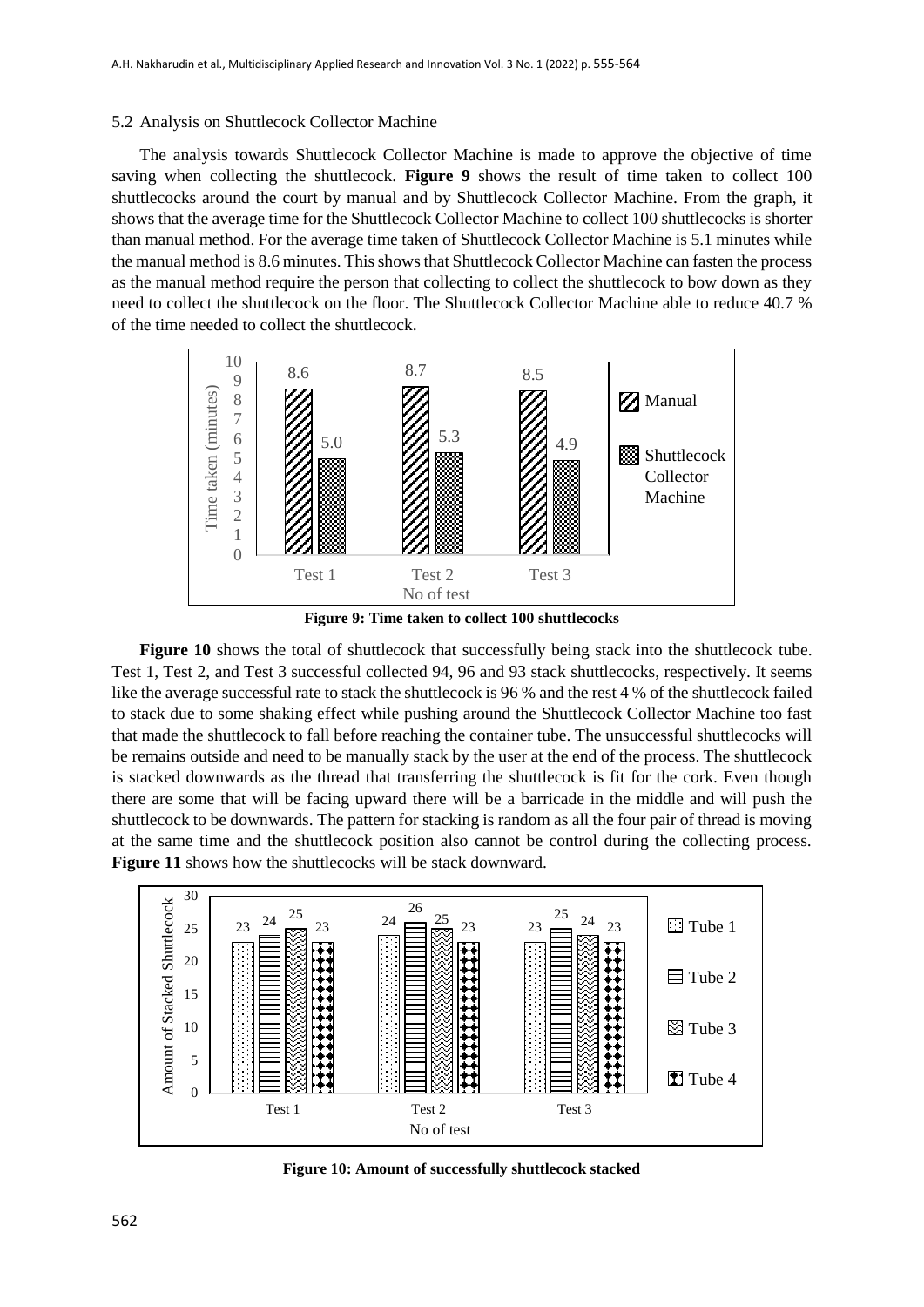

**Figure 11: Downward stacked shuttlecock**

**Figure 12** shows the percentage of the damaged shuttlecock that has been completely stack into the cylinder tube. The shuttlecock that had been damaged has a similarity where the feather is slightly distorted and it because the shuttlecock hit the sweeper and stuck between the sweeper and the floor. **Figure 13** and **Figure 14** shows how the shuttlecock is stuck between the sweeper and the condition of the shuttlecock after stuck.



**Figure 12: Amount of Undamaged and Damaged Shuttlecock**



**Figure 13: Shuttlecock stuck under sweeper** Figure 14: Distorted shuttlecock